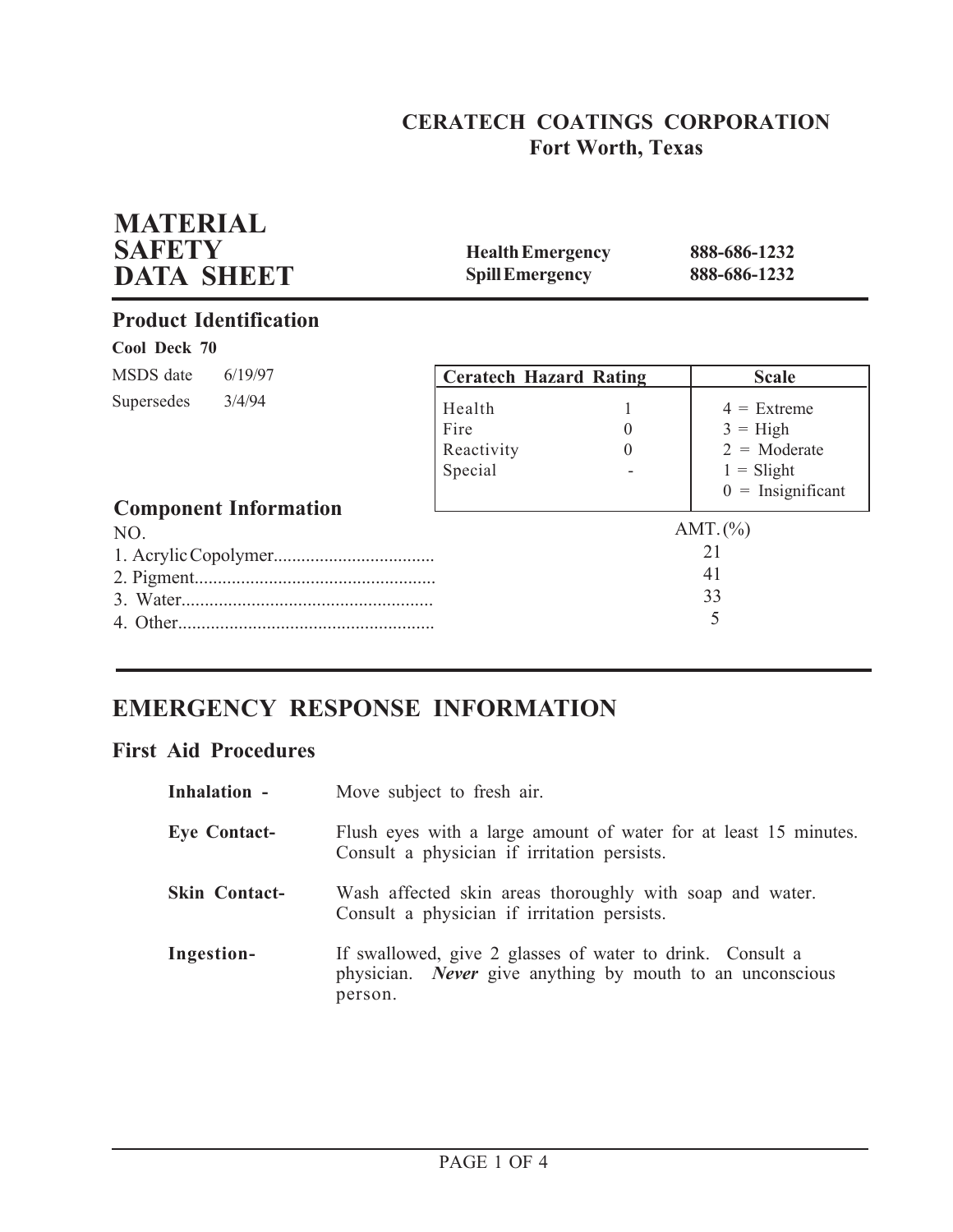## **SPILL OR LEAK HANDLING INFORMATION**

**Personal Protection -** Appropriate protective equipment must be worn when handling a spill of this material. See the **PERSONAL PROTECTION MEASURES** Section for recommendations. If exposed to material during clean-up operations, see the **FIRST AID PROCEDURES** Section for actions to follow.

**Procedures -** Keep spectators away. Floor may be slippery; use care to avoid falling. Contain spills immediately with inert materials (e.g. sand, earth). Transfer liquids and solid diking material to separate suitable containers for recovery or disposal. **CAUTION:** Keep spills and cleaning runoff out of municipal sewers and open bodies of water.

## **HAZARD INFORMATION**

*The health effects of this product have not been tested. The following information is based on the hazards of its components.*

## **HEALTH EFFECTS FROM OVEREXPOSURE**

| <b>Primary Routes of Exposure-</b>                   | Inhalation<br>Eye Contact<br><b>Skin Contact</b>                                                                                                                                         |
|------------------------------------------------------|------------------------------------------------------------------------------------------------------------------------------------------------------------------------------------------|
| <b>Inhalation-</b>                                   | Inhalation of vapor or mist can cause the following: headache<br>- nausea - irritation of nose, throat and lungs.                                                                        |
| <b>Eye Contact -</b>                                 | Direct contact with material can cause the following: slight<br>irritation.                                                                                                              |
| <b>Skin Contact-</b>                                 | Prolonged or repeated skin contact can cause the following:<br>slight skin irritation.                                                                                                   |
| <b>FIRE AND EXPLOSIVE PROPERTIES</b>                 | Auto-ignition temperatureNot Applicable<br>Lower explosive limitNot Applicable<br>Upper Explosive limitNot Applicable                                                                    |
| <b>REACTIVITY INFORMATION</b><br><b>Instability-</b> | This material is considered stable. However, avoid temperatures<br>above 177°C/350°F, the onset of polymer decomposition. Thermal<br>decomposition is dependent on time and temperature. |
| Hazardous Polymerization-                            | Product will not undergo polymerization.                                                                                                                                                 |
| Incompatibility-                                     | This product should not come in contact with solvent borne<br>materials.                                                                                                                 |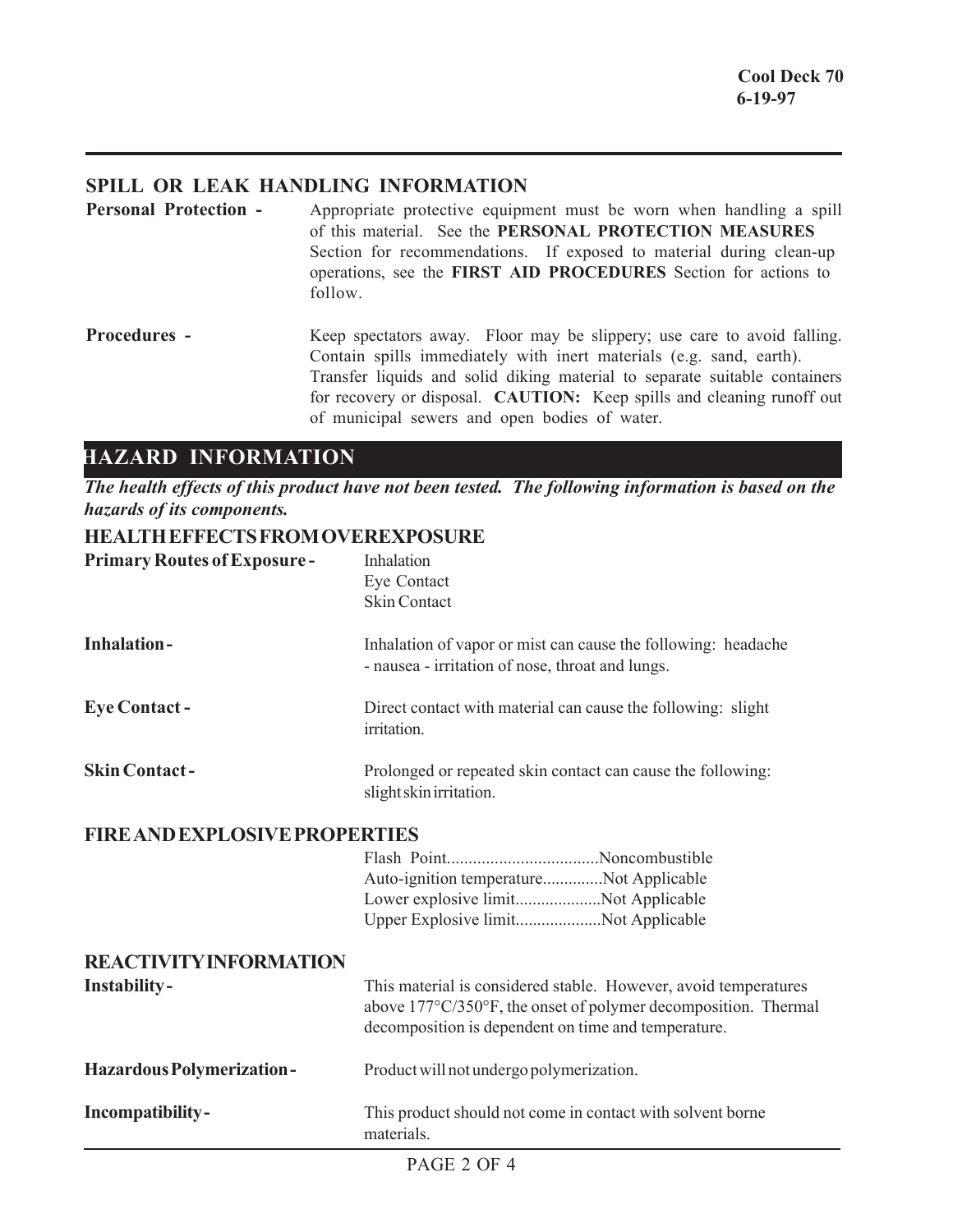# **ACCIDENT PREVENTION INFORMATION COMPONENT EXPOSURE INFORMATION**

## **Component Information**

| $N_{0}$ |                      | Amt. $(\%)$ |
|---------|----------------------|-------------|
|         | 1. Acrylic Copolymer |             |
|         |                      |             |
|         |                      | 33          |
|         |                      |             |

### **EXPOSURE LIMIT INFORMATION**

| Component                 | <b>CERATECH</b> | <b>OSHA</b> | <b>ACGIH</b> |
|---------------------------|-----------------|-------------|--------------|
| Inits <sup>1</sup><br>No. | TWA STEL        | TWA STEL    | TWA STEL     |
| 41.                       | none            | none        | none         |
|                           | none            | none        | none         |
| $\vert 2. \vert$          | none            | none        | none         |
|                           | none            | none        | none         |
| $\beta$ .                 | none            | none        | none         |
|                           | none            | none        | none         |
| 4.                        | none            | none        | none         |
|                           | none            | none        | none         |

## **PERSONAL PROTECTION MEASURES**

| <b>Respiratory Protection -</b> | None required under normal operating conditions. When mist occurs<br>during spraying operations, wear a MSHA/NIOSH - approved (or<br>equivalent) disposable half-mask dust/mist respirator. |
|---------------------------------|---------------------------------------------------------------------------------------------------------------------------------------------------------------------------------------------|
| <b>Eye Protection -</b>         | Use chemical splash goggles (ANSI Z87.1 or approved equivalent).                                                                                                                            |
| <b>Hand Protection -</b>        | The glove(s) listed below may provide protection against permeation.<br>Gloves of other chemically resistant materials may not provide adequate<br>protection: Neoprene.                    |

## **STORAGE AND HANDLING INFORMATION**

**Storage Conditions -** Keep from freezing; material may coagulate. The minimum recommended storage temperature for this material is 1°C/34°F. The maximum temperature for this material is 49°C/120°F.

## **SUPPLEMENTAL INFORMATION TYPICAL PHYSICAL PROPERTIES**

| Specific Gravity (Water=1)>1 |  |
|------------------------------|--|
|                              |  |
|                              |  |
|                              |  |
|                              |  |
|                              |  |
|                              |  |
|                              |  |